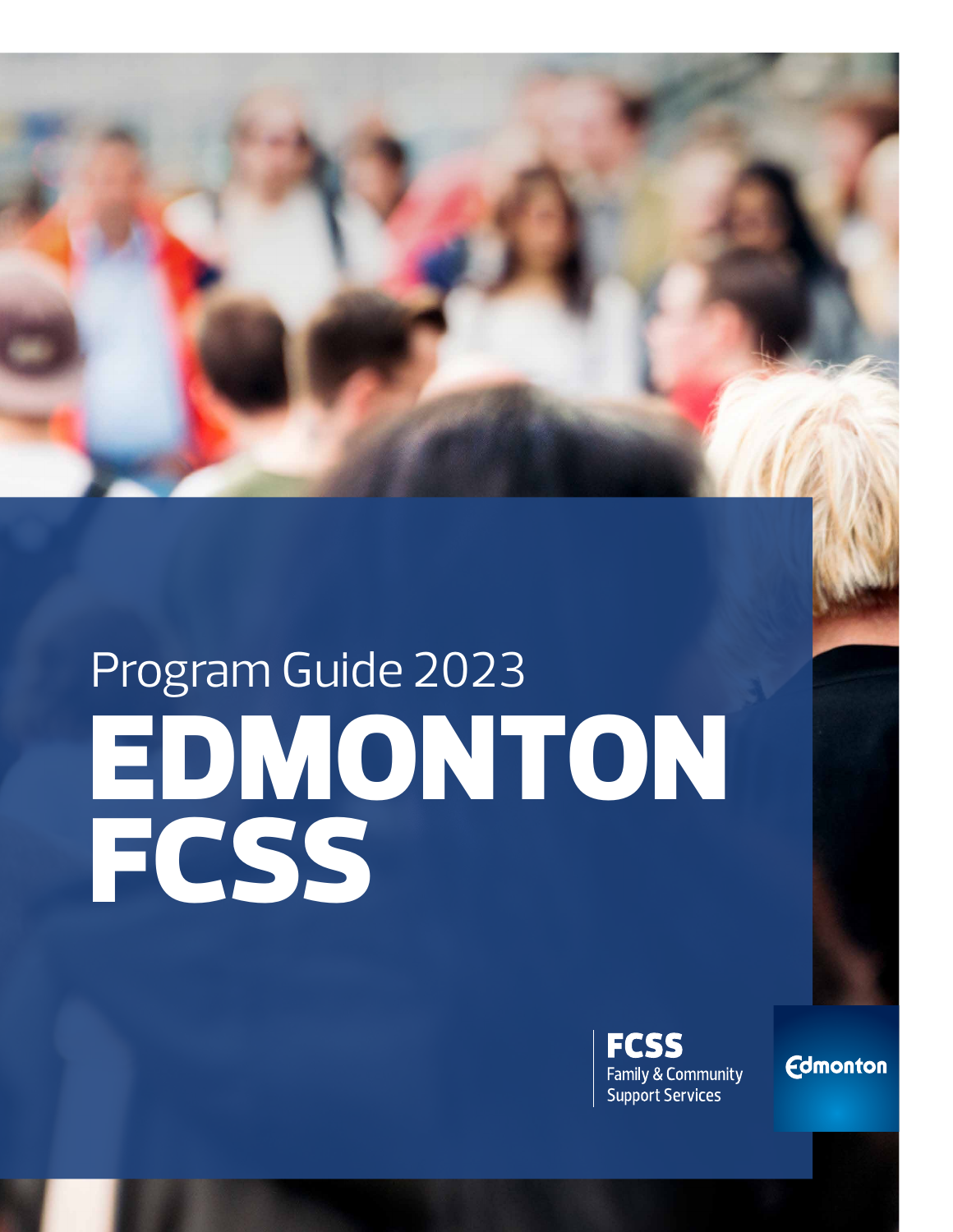# TABLE OF CONTENTS

## 1 | FCSS STRATEGIC ALIGNMENT

 Purpose Process Timeline and Key Learnings Alignment with City of Edmonton Council-approved Principles Alignment with Social Development Branch Priorities

### 3 [FCSS OVERVIEW](#page-4-0)

 Edmonton FCSS Program Priorities Social Infrastructure Priorities Intersectionality: A key consideration in prevention COVID-19, Social Inclusion, and Equity

## 10 [2023 - 2025 FUNDING PROCESS](#page-11-0)

 Assessment Process Principles Priorities Criteria Appeal Process

# 14 | [APPENDICES](#page-15-0)

Glossary of Terms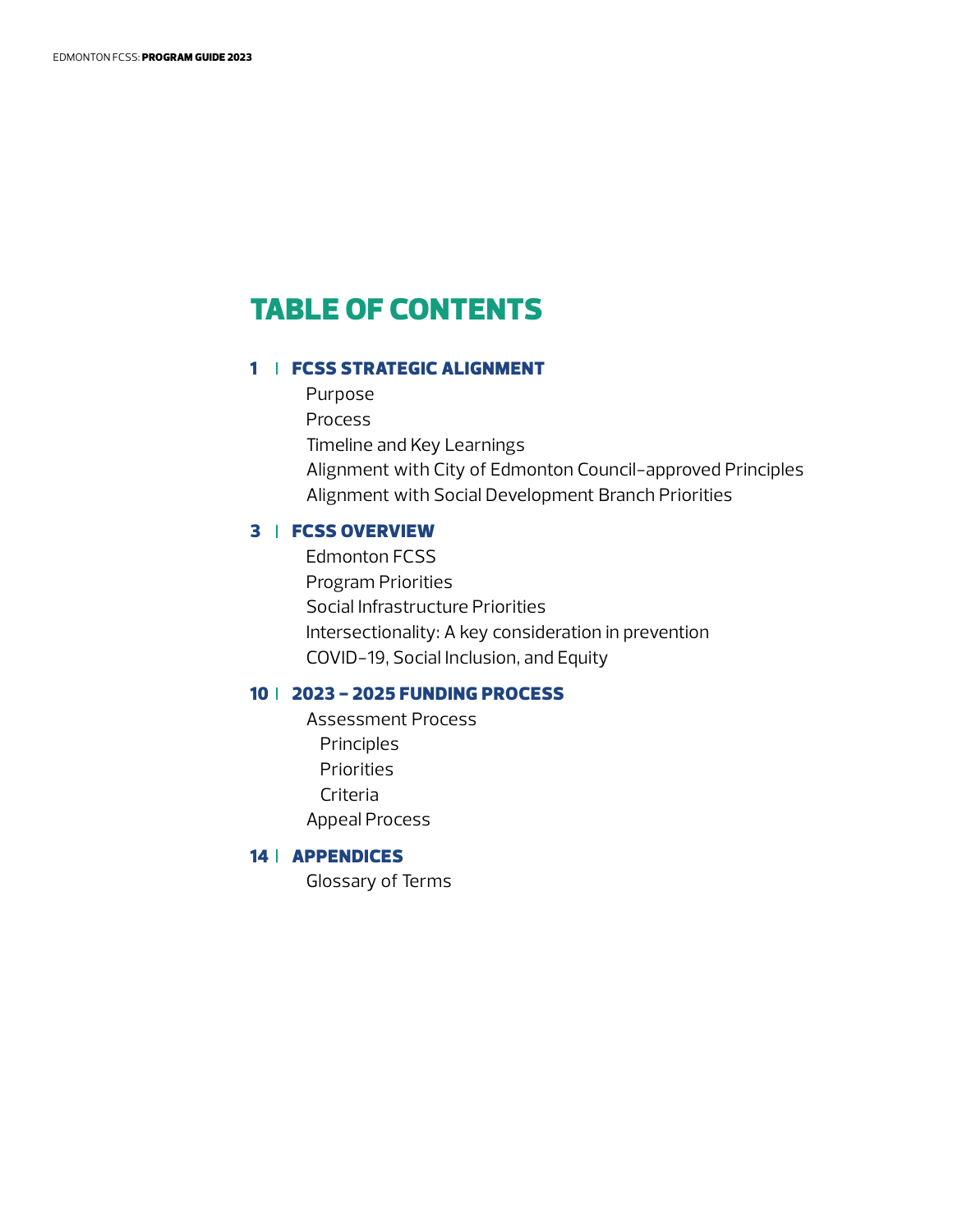# <span id="page-2-0"></span>FCSS STRATEGIC ALIGNMENT

# PURPOSE

Edmonton Family & Community Support Services (FCSS) initiated a strategic alignment in fall 2019. This process was intended to strengthen the program by:

- •Clarifying the definition of prevention;
- Identifying clear priorities, expectations and **[outcomes](#page-16-0)** for the funding program;
- •Clearly describing the FCSS Program Theory of Change;
- •Aligning with the City of Edmonton's goals and priorities , including the Social Development Branch and Provincial FCSS program expectations;
- •Developing a transparent and stronger grant assessment process; and
- •Opening the application process to all community organizations providing preventive social services.

## PROCESS

FCSS engaged with community agencies, community funders, internal partners, Community Services Advisory Board, FCSS Committee, and the Province of Alberta. Key learnings were tracked throughout the process, informing or being incorporated into the final result.

We want to acknowledge Edmonton Social Planning Council and MAPS Alberta for their contributions to the research that helped inform the priorities.

Process research included an initial research brief, literature review, and specific snapshots on identified program priorities. The project also used existing community based research, outcomes data and trends, and issues identified through a wide variety of sources including data and research on the impacts of COVID-19.

The FCSS Committee influenced the work and recommended to the Community Services Advisory Board the direction they feel will be most impactful in the community.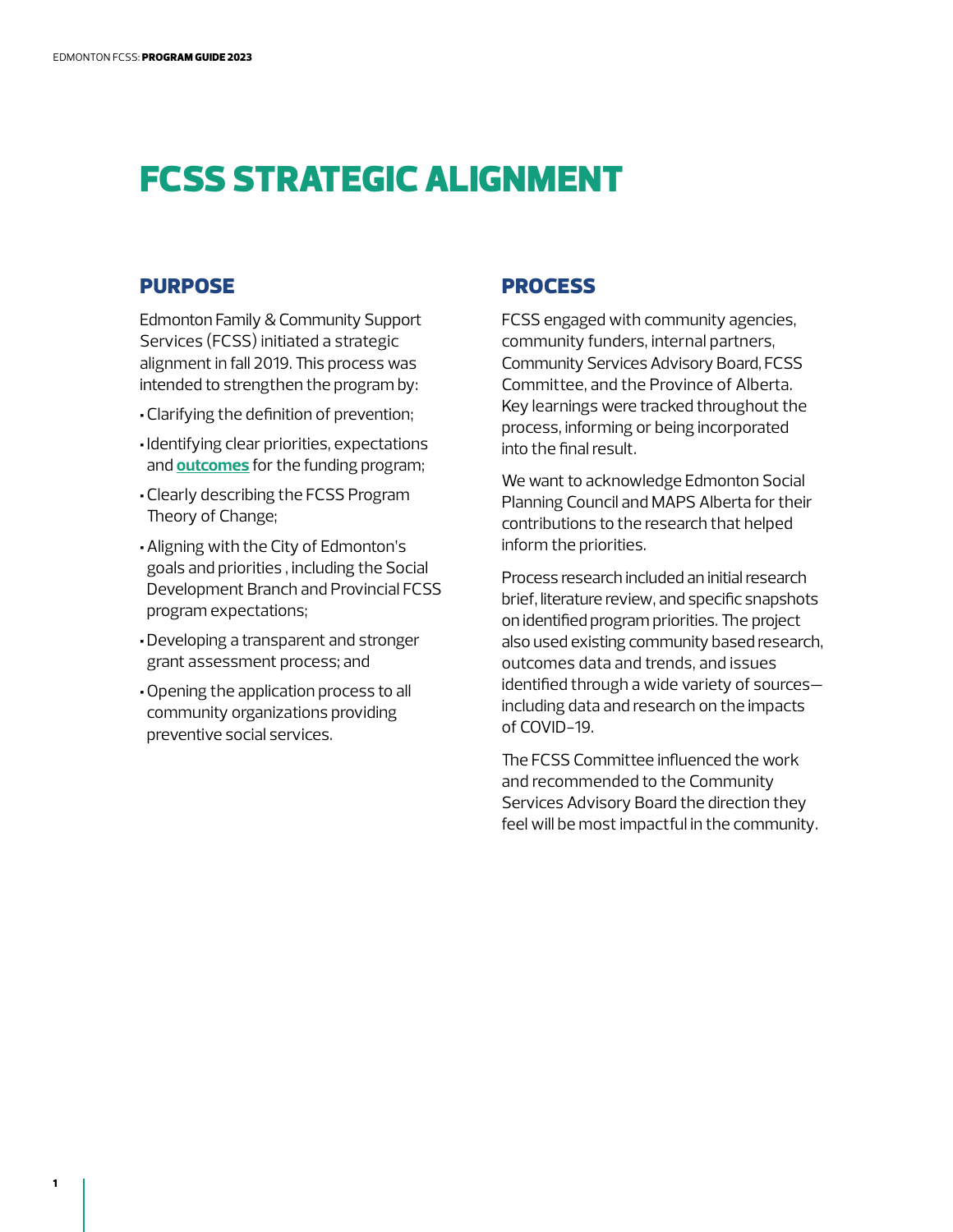# ALIGNMENT WITH CITY OF EDMONTON STRATEGIC PLANS

The 2023 Edmonton FCSS Program aligns with two City strategic documents:

- •CONNECT(ED)MONTON Edmonton's Strategic Plan 2019 2028
- •CONNECTED: We create as a community to connect people to what matters to them. We care about the impact of our actions on our social, economic, cultural, spiritual and environmental systems. We serve those here today and those who come after us.
- •Healthy City Goal: Edmonton is a neighbourly city with community and personal wellness that embodies and promotes equity for all Edmontonians.

Edmonton City Plan Values:

- **1.** I want to BELONG and contribute
- 2. I want to LIVE in a place that feels like home
- 3. I want opportunities to THRIVE

# ALIGNMENT WITH SOCIAL DEVELOPMENT BRANCH PRIORITIES

The City of Edmonton's Social Development Branch focuses on six program priorities:

- **1.** Reducing poverty and social inequality
- 2. Increasing the supply of affordable housing
- 3. Ending homelessness
- 4. Advancing reconciliation
- **5.** Creating safe and healthy communities
- **6.** Investing in preventive social services

While these priorities are distinct areas of work, they are all connected. The role of preventive programming in each of these areas has been considered in the development of the FCSS program priorities. Effective [prevention w](#page-15-0)ork can support reconciliation, cultural connectedness, safe and healthy communities and, as part of a broader system of supports, can address issues that lead to poverty, social inequality, and homelessness.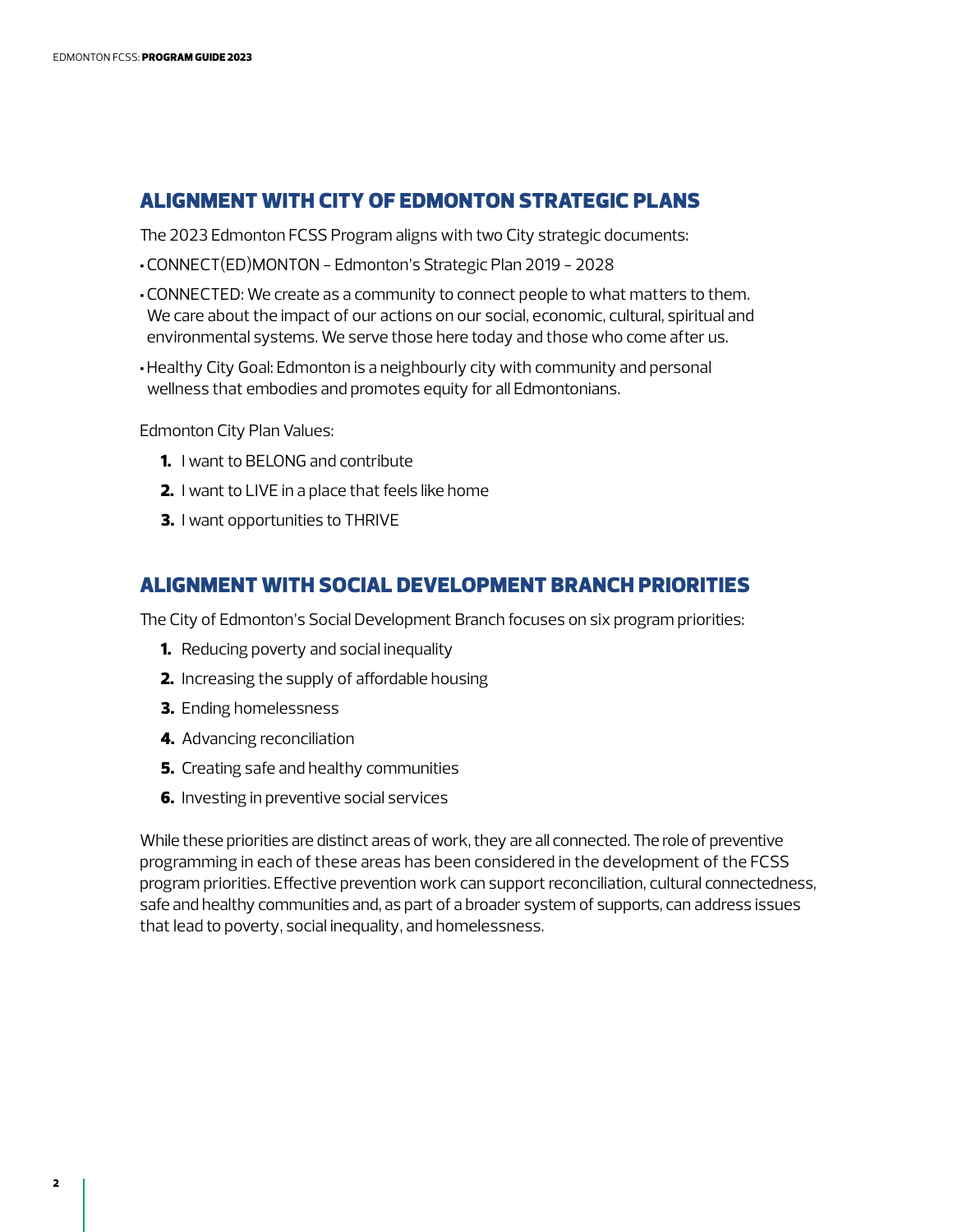# <span id="page-4-0"></span>FCSS OVERVIEW

FCSS is a joint municipal-provincial funding program designed to establish, administer, and operate preventive social services. The program emphasizes prevention, volunteerism, and local oversight. It is governed by the [Family & Community](https://www.qp.alberta.ca/1266.cfm?page=F03.cfm&leg_type=Acts&isbncln=0779701542&display=html)  [Support Services Act and Regulation](https://www.qp.alberta.ca/1266.cfm?page=F03.cfm&leg_type=Acts&isbncln=0779701542&display=html), with the City of Edmonton being involved since the beginning in 1966.

An important part of this partnership is the Government of Alberta's recognition of the municipality's role in identifying and addressing the needs based on the local context and research. The Government of Alberta and City of Edmonton share the costs of the program—the Province contributes 80 percent of the program cost and the City covers a minimum of 20 percent. The City of Edmonton uses the majority of their provincial funding to partner with community social service providers to offer preventive programming.

*[Social well-being](#page-17-0) is defined as a state of living where people experience acceptance, appreciation, connection, contribution and compatibility within themselves and in a reciprocal relationship with others.* 

# EDMONTON FCSS

Edmonton FCSS's purpose is to enhance the social well-being of individuals, families, and community through prevention. FCSS provides supports designed to help people gain a level of balance that prevents them from falling into unhealthy patterns of behaviour and relationships, or to regain well-being as problems start to emerge.

The overarching priority for Edmonton FCSS is to increase **[social inclusion](#page-17-0)** and equity by funding preventive programs and services, community development initiatives, and social infrastructure.

Social inclusion, a key element of social well-being, is the creation of an environment in which all individuals feel like they belong and are valued for their unique perspectives and skills.

Equity is fair treatment, access, opportunity and advancement for everyone, while at the same time striving to identify and eliminate barriers that prevent the full participation of any group. Equity is different from equality, which focuses on treating everyone the same way. In contrast, equity recognizes that people have different needs and experience different barriers. Addressing equity at the systemic level can result in eliminating some of the need for individual supports by removing barriers for everyone.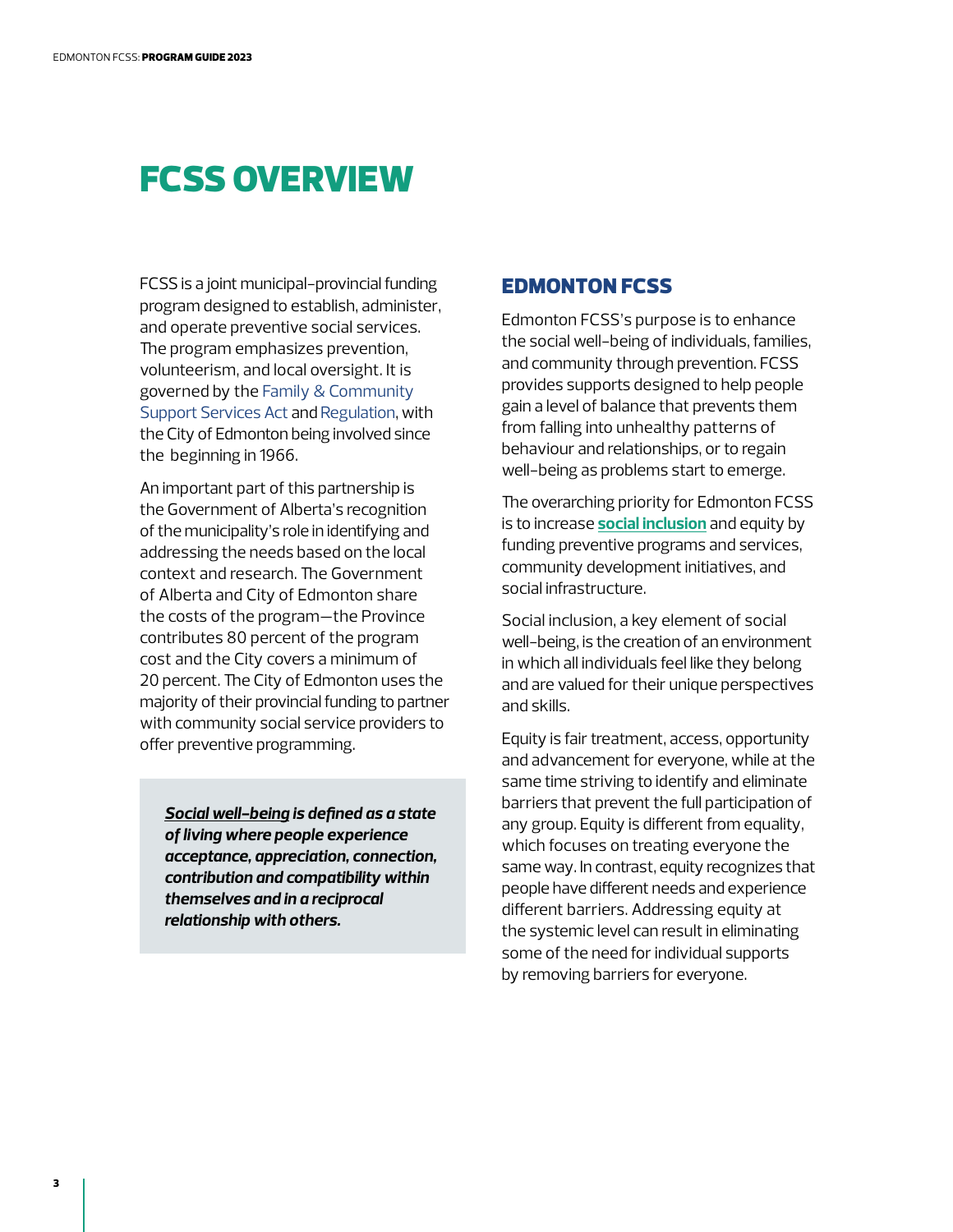*[Prevention](#page-15-0)* is a proactive process that strengthens the protective factors of individuals, families, and communities to promote well-being, reduce vulnerabilities, enhance quality of life, and empower them to meet the challenges of life.

*[Primary prevention](#page-15-0)* is the active pursuit of individual, family and community protective factors that lead to the well-being of self and others.

*[Secondary prevention](#page-15-0)* occurs when these protective factors address or modify risk factors before restorative supports are required.

# THEORY OF CHANGE

By providing funding for preventive programs, services, and community development initiatives, Edmonton FCSS will strengthen relationships and connections, which creates:

- 1. **Resilient Individuals & Thriving Families** who are able to bounce forward from challenges and stress. Together they learn and develop the capacity to support the physical, social, psychological, emotional, and spiritual (cultural) development of children, youth, adults or seniors.
- 2. **Welcoming and Engaged Communities** that are equitable, diverse and inclusive. Community members are active, connected and supported in achieving their goals. These communities support strong relationships and connections, where all people can thrive and contribute. They can be geographic or interest-based.
- **3. Social Infrastructure** ensures individuals, organizations, and the broader civil society working within have the knowledge, skills, and attitudes required to provide a coordinated, collaborative, and connected web of support. It facilitates policy and systems change, in particular to support equity.

Accessible resources that develop and maintain **[protective factors](#page-17-0)** (for instance, parenting programs) help individuals, families, and communities build resiliency. They also help "push back" against **[risk factors](#page-17-0)** (such as isolation or early childhood trauma) that increase vulnerability. The result is a benefit to the whole community—enhancing the social well-being of individuals, families, and communities.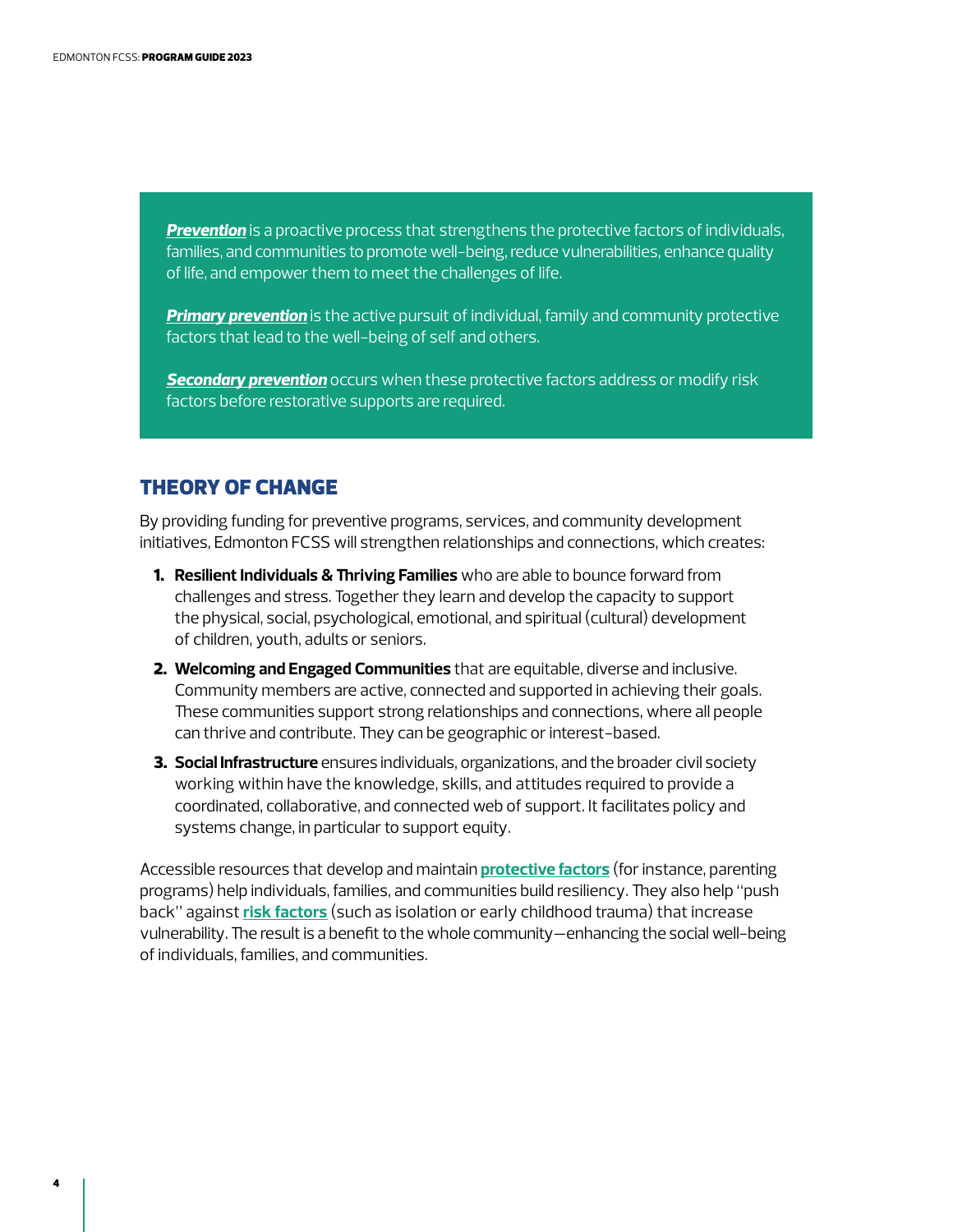

# RESULTING IN ENHANCED SOCIAL WELL-BEING OF INDIVIDUALS, FAMILIES & COMMUNITIES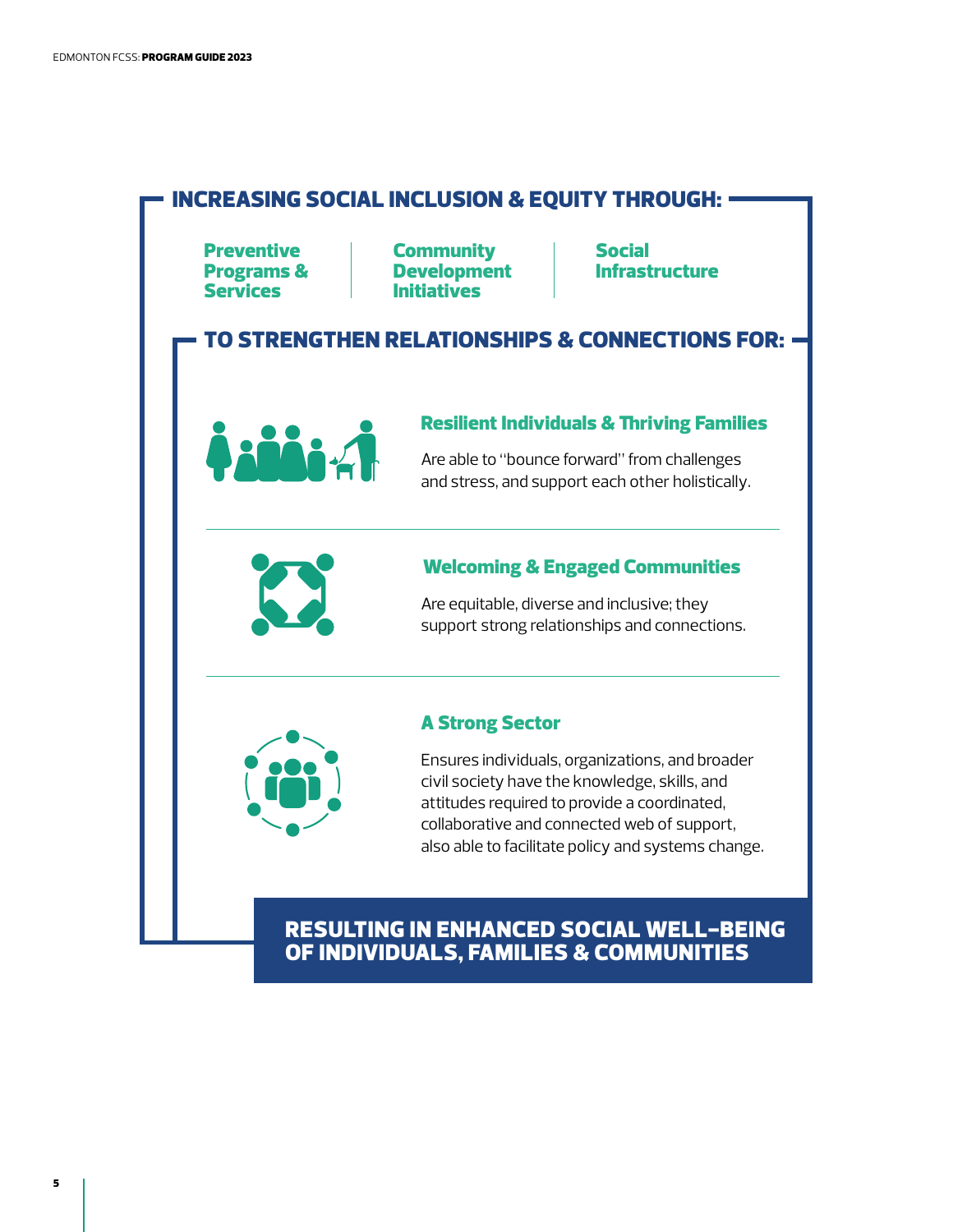# FCSS PROGRAM PRIORITIES

#### Healthy Social Emotional Development

Social Emotional Development is foundational to child development and education—the approach by which children gain skills and knowledge to develop identity, manage emotions, build relationships, and make responsible decisions later in life (CASEL, 2020; CDCHU, 2016).

#### **Outcomes to achieve:**

- •Children and youth have improved social emotional developmental skills.
	- *• Indicator: Participants demonstrate developmentally appropriate skills in one or more of the following areas: personal/social skills, communication skills, problem solving skills, or coping skills.*
- •Caregivers have the tools and skills to support healthy social emotional development in their children.
	- *• Indicator: Caregivers identify strategies to apply in one or more of the following areas: providing a nurturing environment, helping their children develop age-appropriate skills, providing positive feedback to children, addressing children's behaviour challenges, setting boundaries, or transferring traditional knowledge or skills.*

#### Positive Mental Health

Positive mental health is the capacity of individuals to feel, think, and act in ways that enhance their ability to enjoy life and face challenges. "It is a positive sense of emotional and spiritual well-being that respects the importance of culture, equity, social justice, interconnections and personal dignity" (PHAC, 2014).

#### **Outcomes to achieve:**

- •Participants have improved skills to develop and maintain positive mental health.
	- *• Indicator: Participants demonstrate characteristics likely to help them maintain positive mental health (e.g., resiliency, optimism, positive self-esteem, and/or sense of meaning/purpose).*
- •Participants access resources to address their specific mental health needs.
	- *• Indicator: Participants access mental health resources that are culturally and/ or socially responsive (e.g., mental health resources for LGBTQ2S+, Indigenous, and/or newcomer persons).*
- •Participants have improved networks of social support.
	- *• Indicator: Participants report having sources of personal, cultural, community, or professional support.*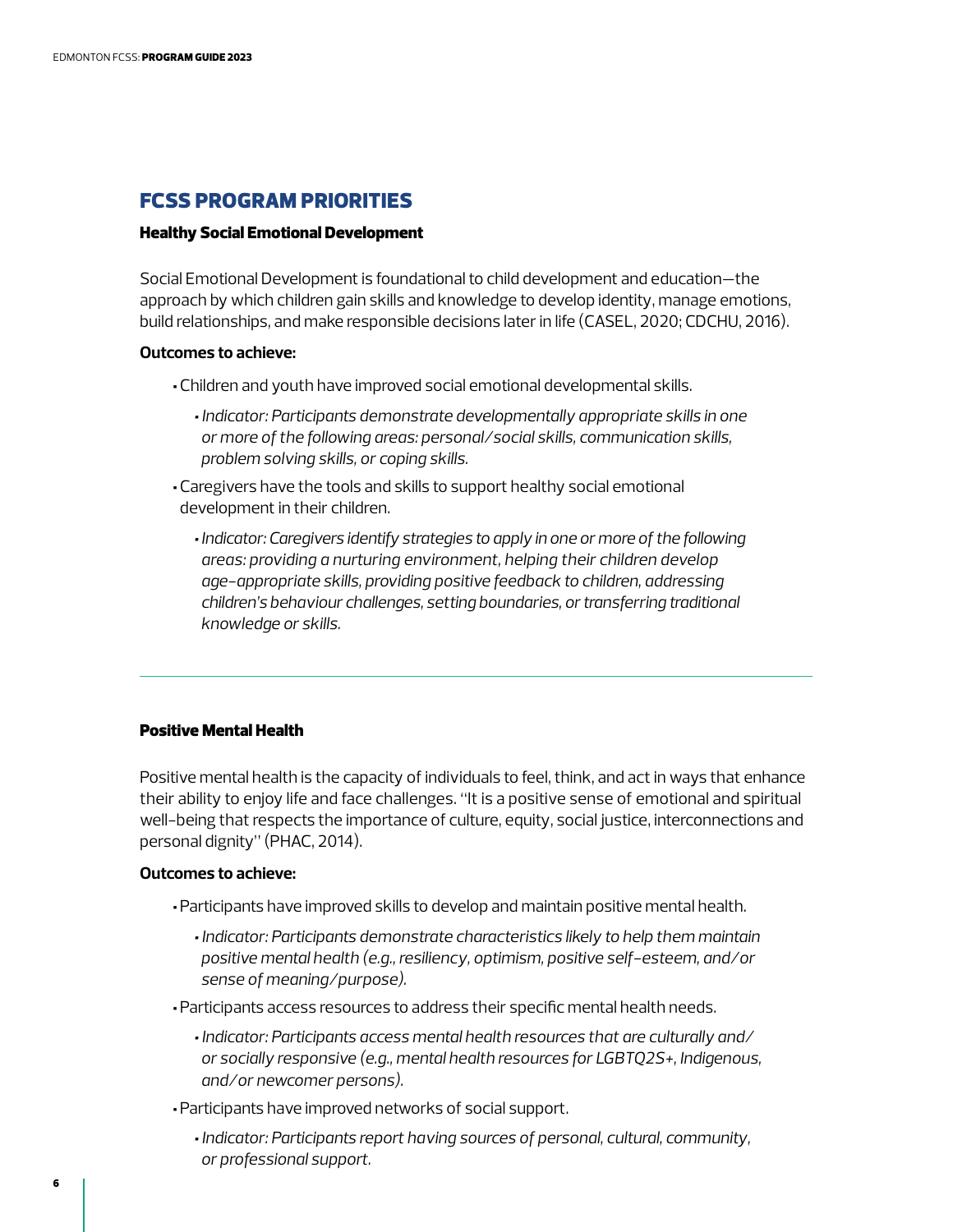#### Healthy Relationships

Healthy relationships are formed through positive and trusting interactions. They are based on "respect, trust, support, accountability, honesty, responsibility, conflict resolution, fairness and non-threatening behaviour" (Government of Alberta, 2019).

#### **Outcomes to achieve:**

- •Participants have improved skills to develop and maintain healthy relationships.
	- *• Indicator: Participants demonstrate skills likely to help them maintain healthy relationships (e.g., conflict resolution, problem solving, healthy communication, decision making).*
- Participants have improved networks of social support.
	- *• Indicator: Participants report that they feel safe (physically, emotionally, financially) with people in their lives.*

#### Poverty Reduction and Homelessness Prevention

There are deep-rooted structural causes of poverty and homelessness. People tend to "experience poverty when they lack, or are denied, economic, social and cultural resources to fully and meaningfully participate in the community" (Ngo & Kolkman, 2019b). Poverty reduction and homelessness prevention involve implementing policies, practices, and programs that support full and meaningful participation by addressing individual situational factors and structural or systemic factors (Gaetz & Dej, 6, Canadian Observatory on Homelessness, 2021).

#### **Outcomes to achieve:**

- •Participants have improved skills to address identified issues.
	- *• Indicator: Participants demonstrate skills in money management/financial literacy (e.g. knowledge related to budgeting, asset building, financial literacy, government benefits and subsidies, savings, decreasing debt).*
- •Participants access community resources that meet their needs.
	- *• Indicator: Participants access resources that promote financial stability (e.g., employment opportunities, career counselling, financial literacy training, accessing benefits and/or subsidies).*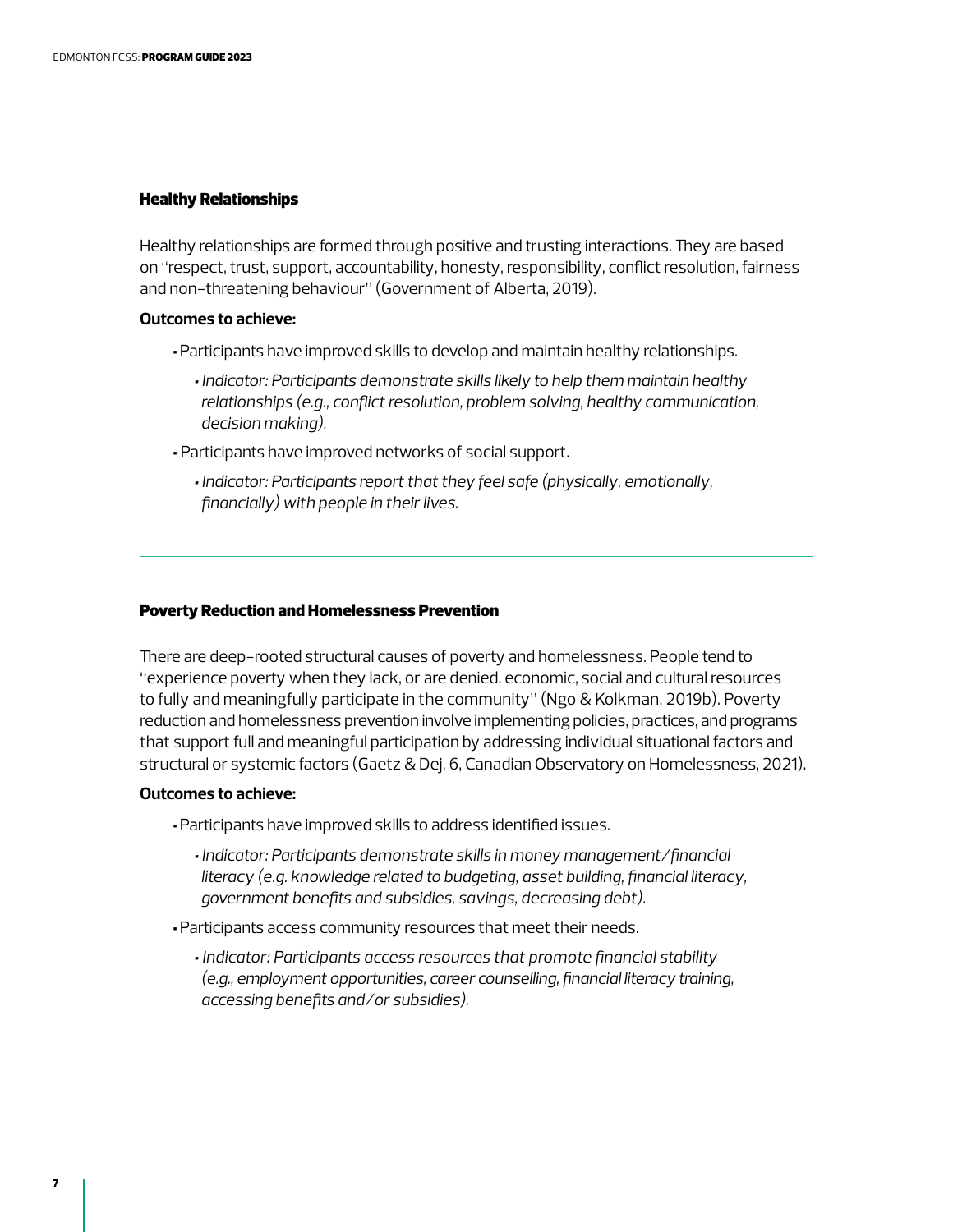# STRONG SECTOR PRIORITIES

Within Edmonton, the not-for-profit sector is critical to creating an integrated and connected web of support made up of individuals and organizations that have the knowledge, skills, and attitudes required for success. This system must be a connected one, harnessing the strengths and skills of others to provide the best possible services for those we serve. The more we focus on the strength of the sector, the more we build capacity to better address community needs.

#### **Outcomes to achieve:**

- •Enhanced collaborative efforts.
	- *• Indicator: Participants of the collaborative report that they are better able to meet community needs due to working together.*
- More effective community organizations.
	- *• Indicator: Organizations report resources (e.g., training, research, tools and templates) have strengthened organizational capacity (e.g., inclusive program delivery, board and financial governance, succession planning, evaluation support).*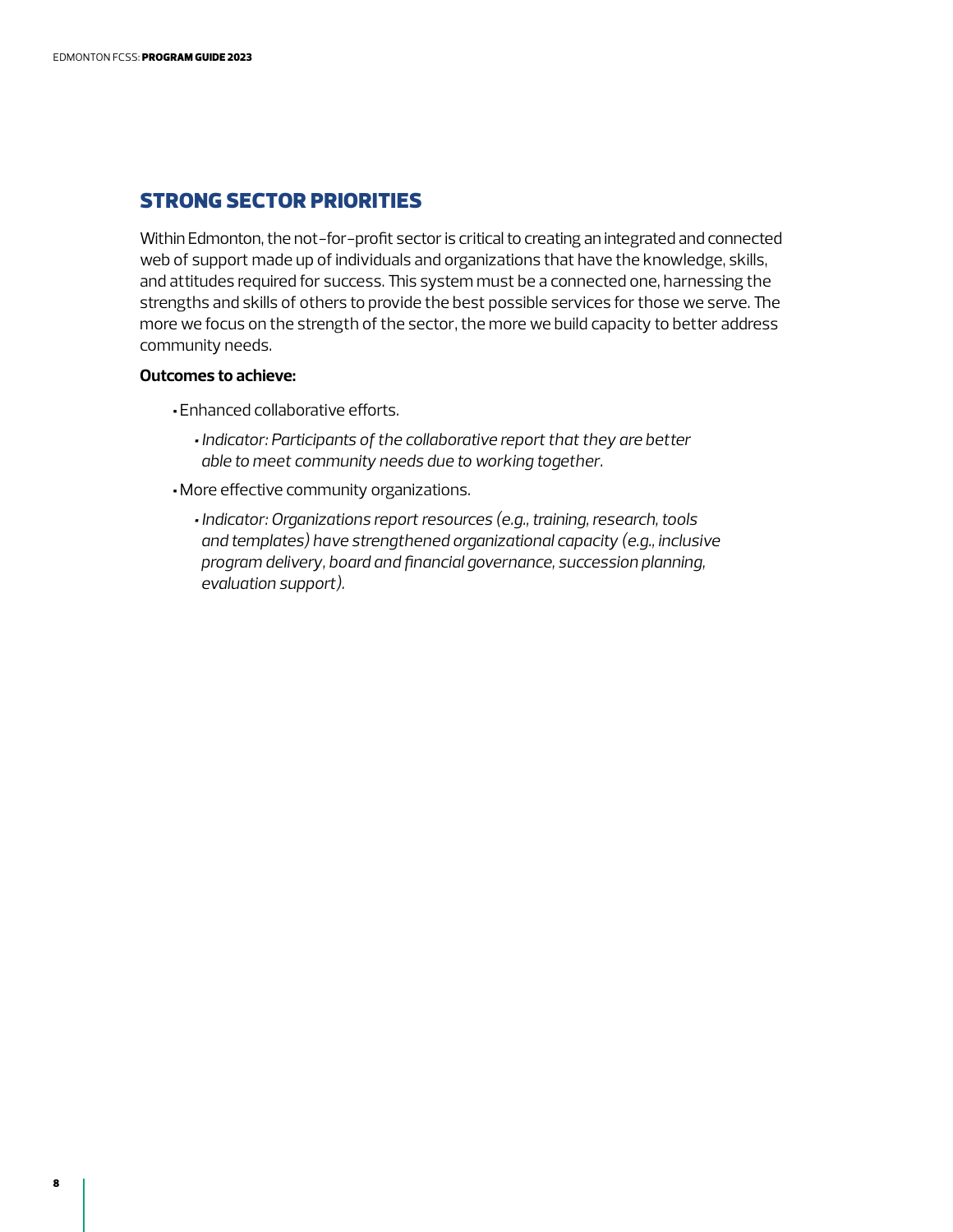# INTERSECTIONALITY: A KEY CONSIDERATION IN PREVENTION

While FCSS programs and services are available to all Edmontonians, FCSS-funded programs must be particularly mindful of **[intersectionality](#page-16-0)** - considering the many identities of participants - when designing programs, so that they are inclusive of **[equity-seeking groups](#page-15-0)**.

Some communities and individuals affected by multiple risk factors, including intergenerational trauma, systemic racism, persistent poverty, or displacement, may seem to be ineligible to access preventive programs. Yet, given Edmonton FCSS's focus on equity and inclusion, these populations with such risk factors (sometimes referred to as equity-seeking) are of primary importance to this program.

Of course FCSS-funded programs must be distinctly preventive, not intervention-focused, but promoting protective factors such as resilience or parenting skills and mitigating risk factors such as early childhood trauma or social isolation can benefit anyone.

#### Impacts of COVID-19

The COVID-19 pandemic has impacted all Edmontonians, and highlighted vulnerabilities in our communities. Existing inequities and challenges, such as low income or precarious work, mental health concerns, and isolation, have worsened. Some have faced more experiences of racism during the pandemic.

These and other effects of the pandemic, including risk of infection and mortality, have disproportionately impacted equity-seeking individuals and groups, with many employed in essential service jobs or sectors negatively impacted by the pandemic. People of colour and those living with disabilities were more likely to be living in poverty prior to the pandemic, and therefore have less buffer to absorb disruptions and income losses.

*Broad-reaching, preventive programs like those funded by FCSS can help support Edmontonians, as our city recovers from the pandemic's effects and impacts. Moving forward, these impacts must be taken into consideration when planning and administering preventive programs and services to those who need it most.*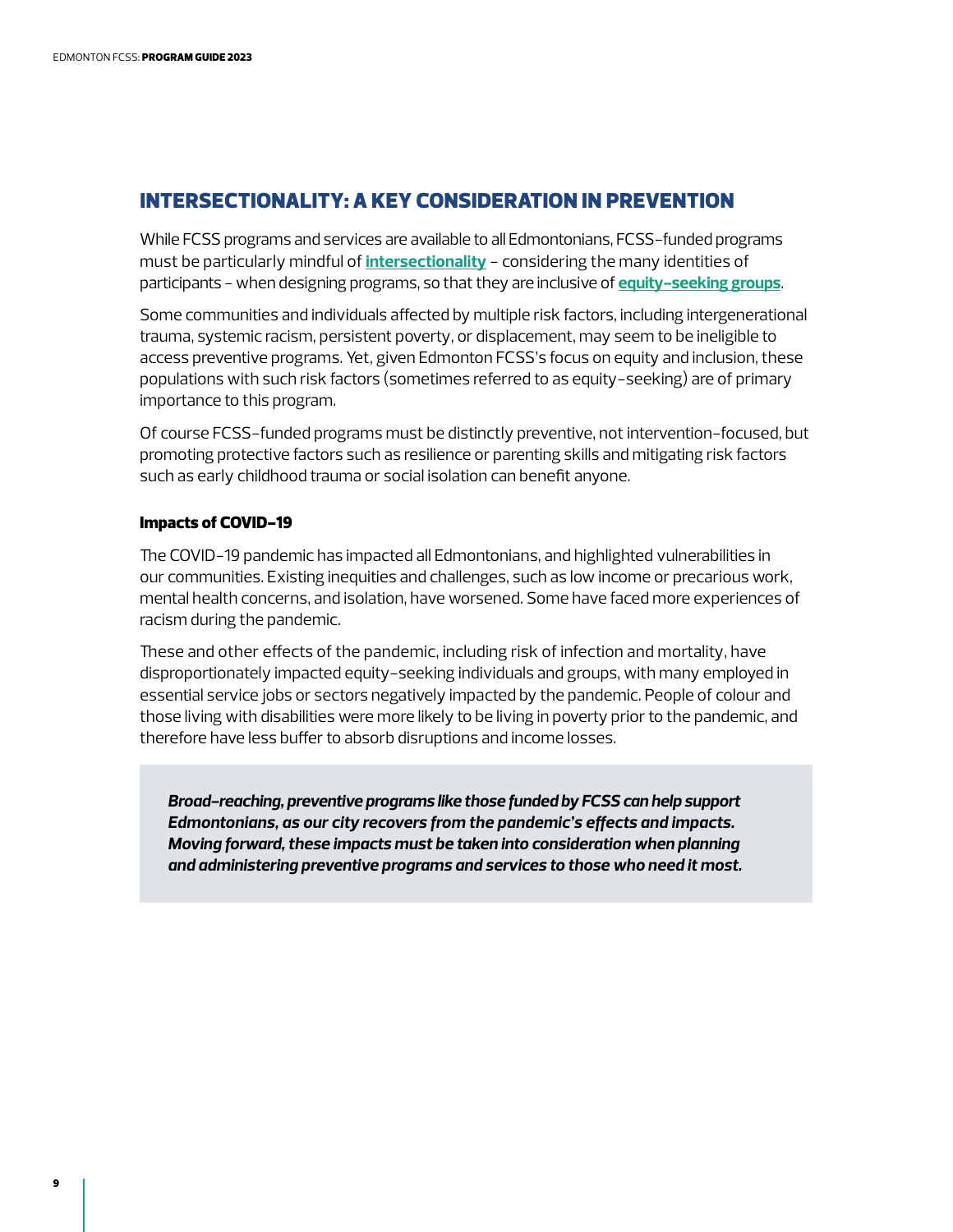# <span id="page-11-0"></span>2023 - 2025 FUNDING PROCESS For Programs & Services and Community Development Initiatives

Not-for-profit organizations offering preventive social service programs in one or more of the program priorities are invited to participate in the 2023 two-step funding process. A priority for Edmonton FCSS is funding organizations that demonstrate an ability to plan programs with an intersectional lens and/or that are **[equity-led.](#page-15-0)** 

#### The Funding Process

- Step 1: *Organizations submit an Expression of Interest, which will be assessed by Edmonton FCSS for overall organizational and program alignment to eligibility criteria and funding priorities. Following the assessment of the Expression of Interest, organizations meeting requirements will be invited to submit a detailed application for program funding.*
- Step 2: *Invited organizations submit a detailed funding application. Being invited to submit an application does not guarantee program funding.*

# ASSESSMENT

Applications are assessed based on the following principles, priorities, and criteria:

#### **Principles**

*Accountability: Programs and services that access public funding from Edmonton FCSS must report on the level of program outcomes achieved.* 

*Partnerships: Edmonton FCSS embraces a collaborative spirit that enhances community well-being through relationships with other organizations and sectors.* 

*Significance: Edmonton FCSS seeks to provide resources commensurate with intended outcome achievement.* 

*Stability: Programs and services need consistency in funding to achieve their intended outcomes.* 

*Sharing Resources: Programs and services are responsible for sharing their knowledge, insights, and results to help strengthen the sector.*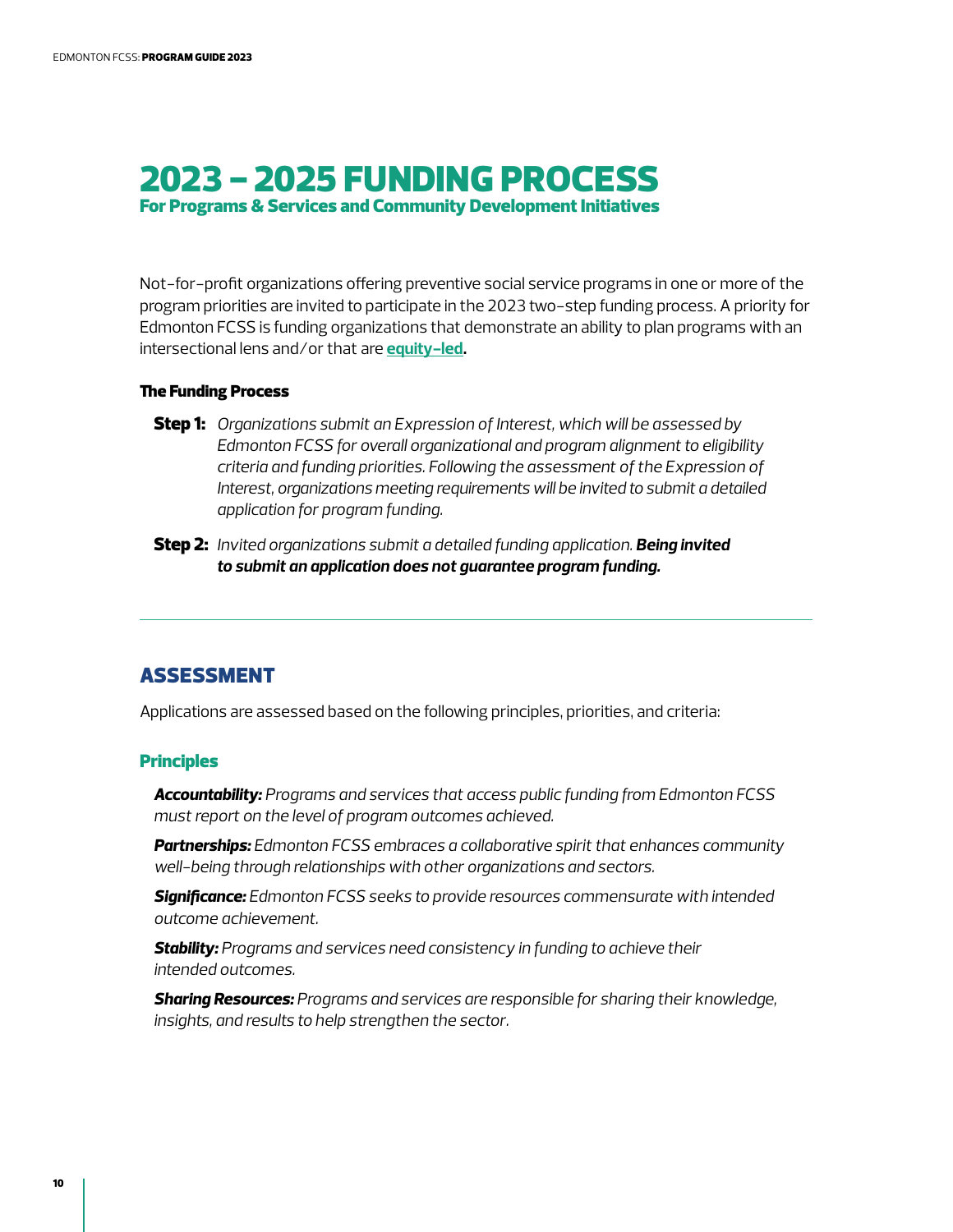#### **Priorities**

*Alignment: Strong connections between Edmonton FCSS and citizens, service providers, the City of Edmonton and the Province of Alberta ensure programs and services reflect ongoing and changing needs.* 

*Target Populations: Understanding intersectionality, and the needs and strengths of program and service recipients, increases alignment with FCSS.* 

*Comprehensive Approach: Understanding how preventive programming fits with other programs and services along the spectrum of support. By strengthening protective factors for individuals, families, and the community, FCSS can contribute to the complete range of prevention, intervention, and treatment options available.*

*Program Design: The design and delivery of programs and services exhibit:* 

- •*Accurate, intentional, and strong theoretical foundations that fit with Edmonton FCSS and City of Edmonton priorities (evidence-based);*
- •*The right amount of support at the earliest opportunity consistent with the prevention mandate;*
- •*Relevance, appropriateness, and sensitivity to social, cultural and developmental differences to address different learning needs;*
- •*Open and welcoming environments for participation; and*
- *Methods of delivery, accessibility, and physical locations that reflect the needs of the target populations.*

*Evaluation: FCSS programs and services have clear and succinct outcomes that include measurements to determine level of achievement toward stated outcomes.* 

#### **Criteria**

*Outcome Measures: Programs and services demonstrate the ability to track and monitor outcomes, access the information to make adaptations, and effectively report on achievements.* 

*Financial Management: Strong financial and accounting management, policies, procedures, and reporting exist within organizations.* 

*Program Delivery: Organizations translate well-designed programs and services into actions that achieve intended results.* 

*Governance: A leadership model is defined and exhibits strategic direction and control that effectively and democratically meets legislative requirements and organizational performance.*

*Capability: Demonstrated competence in financial management, governance, and accountability for program and organizational results through evaluation.*

*Past Performance: Programs and services are evaluated on their ability to demonstrate organizational learning, adaptation, and achievement of intended outcomes.*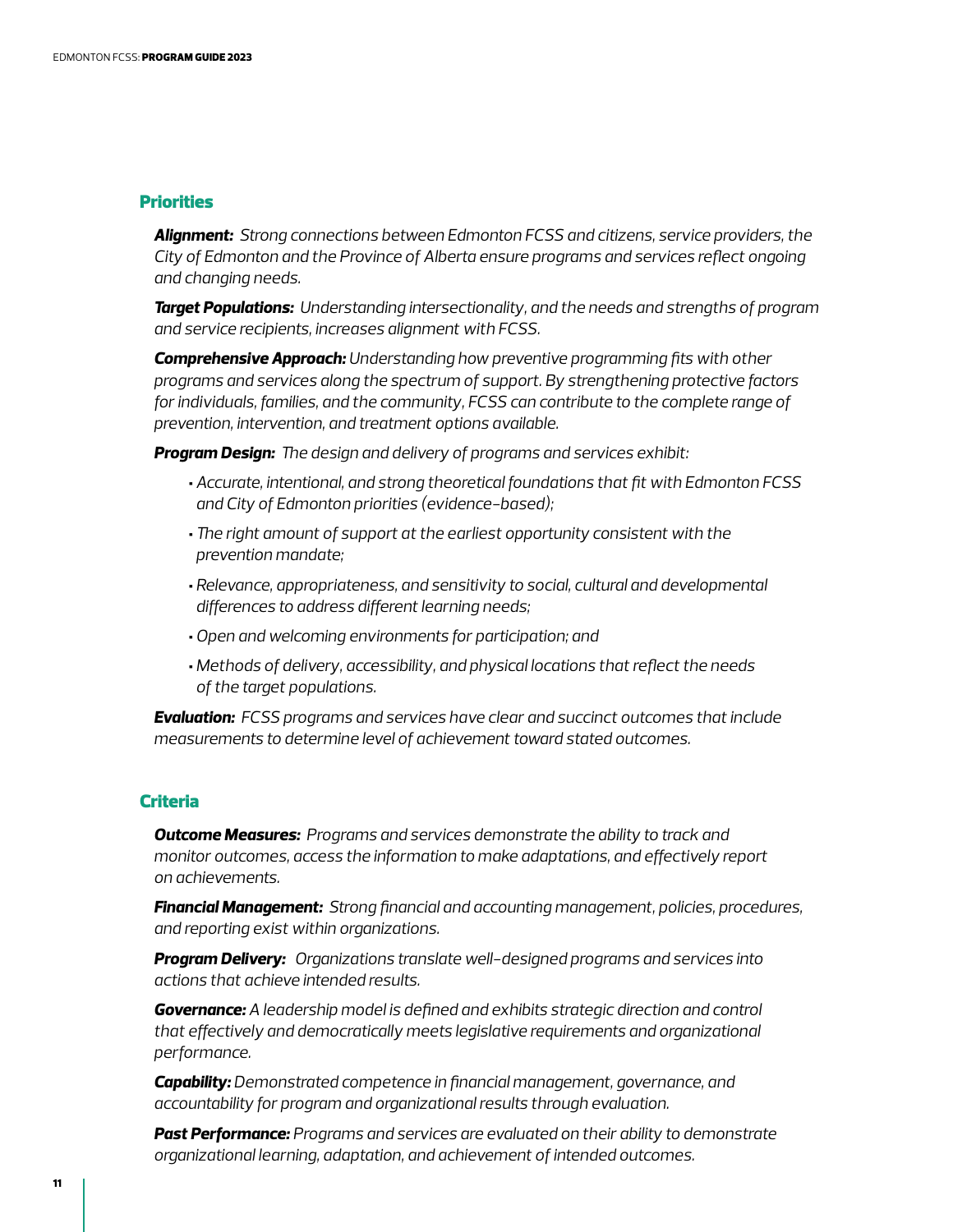# INELIGIBLE FCSS PROGRAMS AND SERVICES

FCSS funding cannot be used for programs and services that:

- •Are only focused on an individual's leisure or recreational needs.
- •Provide an individual or family with basic living supports such as money, food, clothing or shelter.
- •Are only focused on intervention/rehabilitation. This includes **[tertiary prevention](#page-17-0)** which is defined as: Intensive interventions that provide support or treatment to those already affected by a problem or issue to address immediate needs and to reduce the impact of the issue after it has occurred. Tertiary prevention typically involves targeted or individualized activities for people or groups experiencing a specific problem.

•Duplicate services provided by government or a government agency.

# FOR STRONG SECTOR INITIATIVES

For Edmonton FCSS this means:

- •Sector and multi-partner collaboratives to develop and advance preventive social services focused on the identified priorities.
- Integrated service coordination to provide more effective and responsive services to citizens.
- •Evidence informed policy and systems change.
- •Best practice and research to improve program delivery.
- •Capacity building support to strength the work of the sector.

Applications for 2023 will be accepted at a later date, further information to come. Applications will be assessed on the same principles, priorities and criteria as the program, services and community development initiative streams.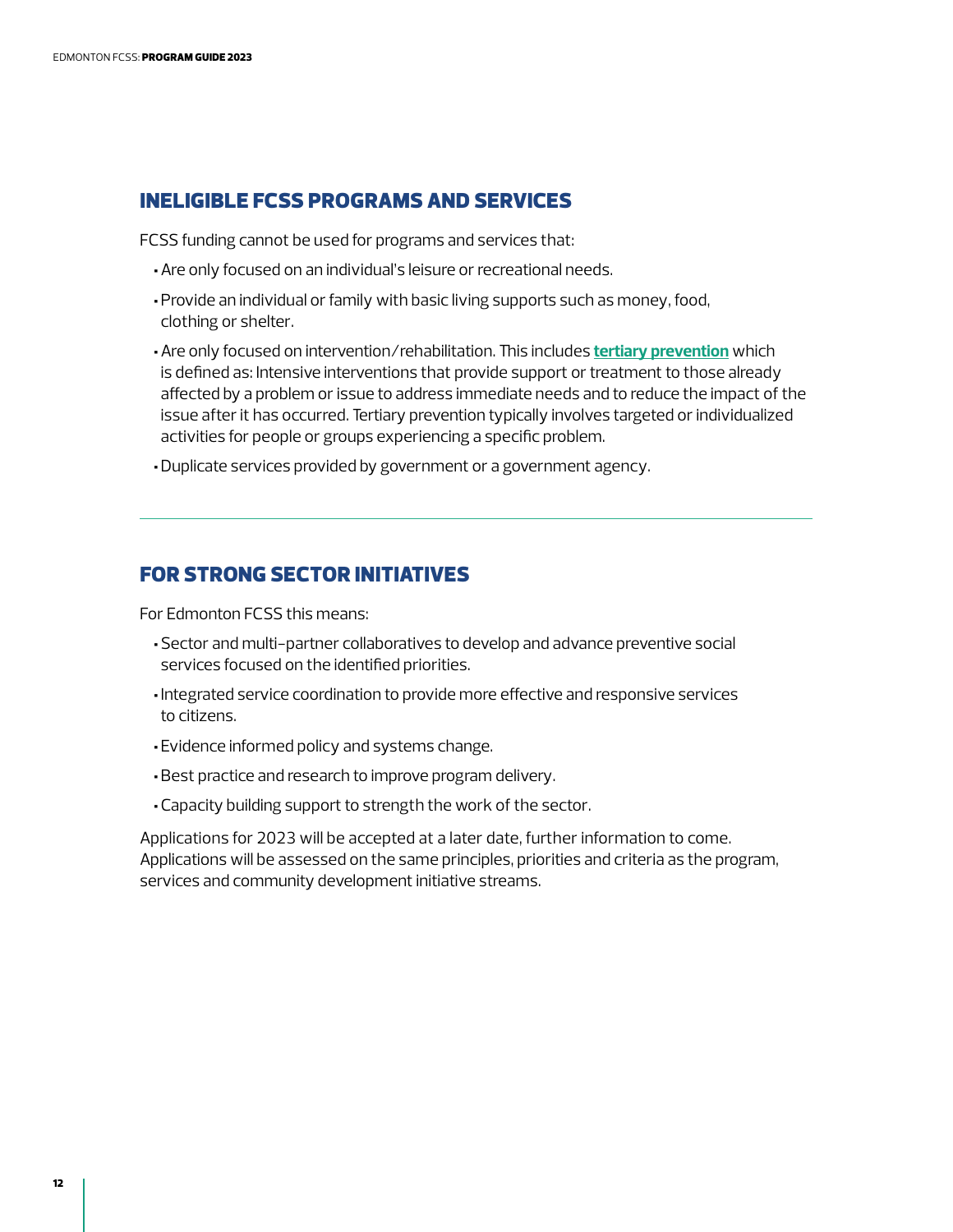# APPEAL PROCESS

Organizations will be notified in writing of the status of their application with specific reasons for funding or not funding the program(s).

An appeal process will follow the application process of this funding cycle. An appeal can be made if the organization can demonstrate that there was a misunderstanding of the information provided in the application. The Appeal Committee will be comprised of the Social Development Branch Manager, an FCSS Committee member who reviewed the application, and two Community Services Advisory Board (CSAB) members not involved in the review. Specific instructions on the appeal process will be included with the written notice of the funding decision.

# REPORTING EXPECTATIONS

Annually, Edmonton FCSS funded programs and services must provide reporting.

This reporting includes:

- •Audited Financial Statements (including the Auditor's Management Letter).
- •A Schedule of Revenue and Expenses (due March 1 of each year using a City template).
- •Outcomes Reporting, due at the end of January.
- •Proof of \$2 million liability insurance with the City named as Additionally Insured.
- •Copies of governance documents including: Most recent Bylaws, Annual Return, Annual Report, etc.
- Monitoring conversations with City staff.
- •Others, as required.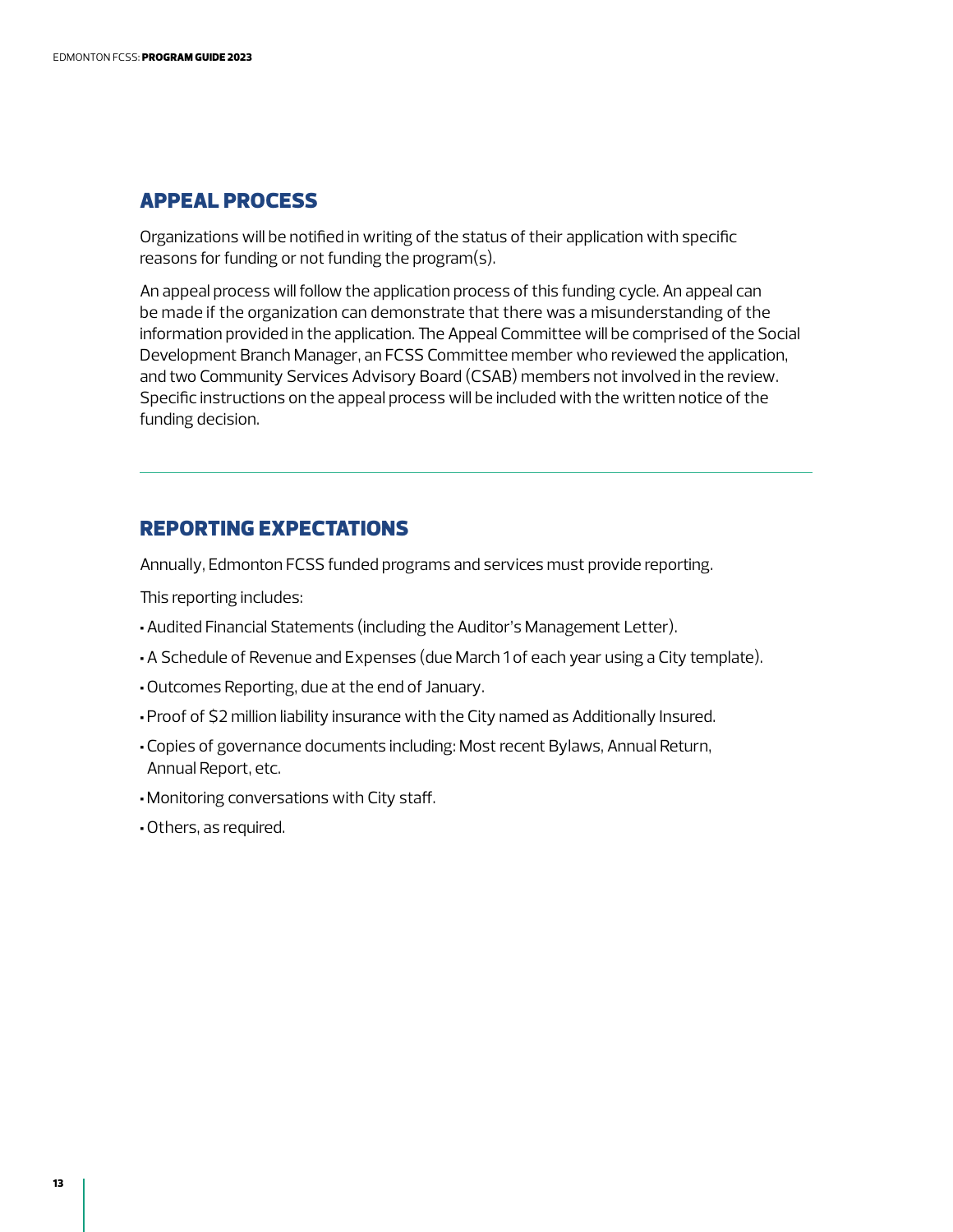# <span id="page-15-0"></span>APPENDICES

# GLOSSARY OF TERMS

**Community Development** is the practice of building connections and capacity with people so they can work together on common issues and opportunities. [\(https://www.edmonton.ca/](https://www.edmonton.ca/programs_services/for_communities/community-development-in-neighbourhoods) [programs\\_services/for\\_communities/community-development-in-neighbourhoods\).](https://www.edmonton.ca/programs_services/for_communities/community-development-in-neighbourhoods) 

**Equity-Led:** An equity-led organization includes **all** of the following:

- •Equity seeking cultures central to daily operations.
- •Equity seeking leadership at all levels board, management, and staff.
- •Programs developed with people with lived experience.
- •Programs delivered by equity seeking people.
- •Organization and program has legitimacy and profile with key beneficiaries, neighbourhoods and partners.

EQUALITY VERSUS EQUITY [assets/PDF/ZoningBylawRenewal\\_GBA\\_Equity\\_Toolkit.pdf\)](http://www.edmonton.ca/sites/default/files/public-files/assets/PDF/ZoningBylawRenewal_GBA_Equity_Toolkit.pdf) **Equity-seeking groups:** "are communities that face significant collective challenges to participating in society. This marginalization could be created by attitudinal, historic, social and environmental barriers based on age, ethnicity, disability, economic status, gender, nationality, race, sexual orientation and transgender status, etc. Equity-seeking groups are those that identify barriers to equal access, opportunities and resources due to disadvantage and discrimination, and actively seek social justice and reparation." [\(https://www.edmonton.ca/sites/default/files/public-files/](http://www.edmonton.ca/sites/default/files/public-files/assets/PDF/ZoningBylawRenewal_GBA_Equity_Toolkit.pdf)

#### EQUALITY VERSUS EQUITY



In the first image, it is assumed that everyone will benefit from the same supports. They are being treated equally.



In the second image, individuals are given different supports to make it possible for them to have equal access to the game. They are being treated equitably.



In the third image, all three can see the game without any supports or accommodations because the cause of the inequity was addressed. The systemic barrier has been removed.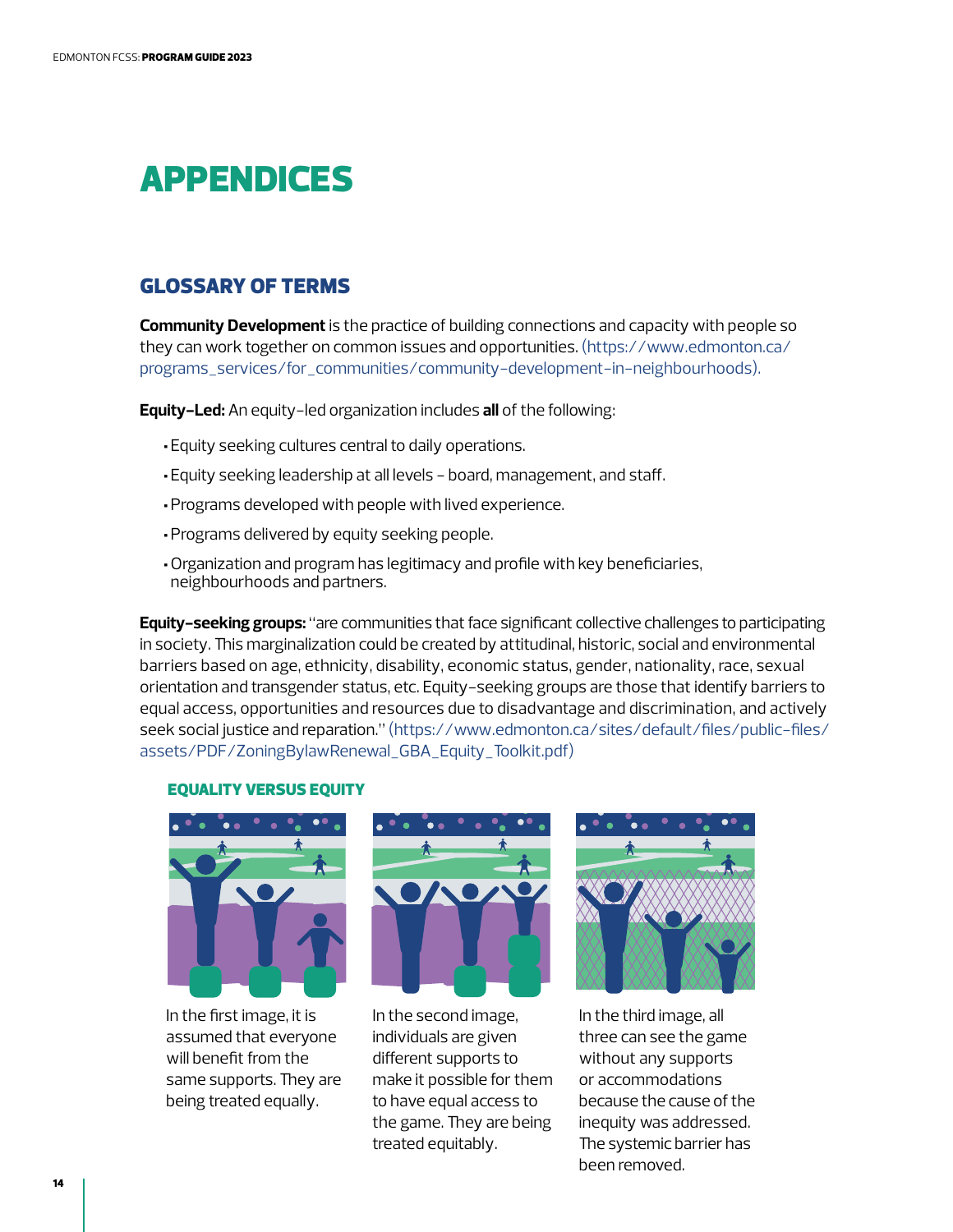<span id="page-16-0"></span>**Homelessness Prevention** "refers to policies, practices, and interventions that reduce the likelihood that someone will experience homelessness" (Gaetz & Dej, 6). Homelessness prevention initiatives "work to ensure people don't experience homelessness. It is made up of policies and strategies that impact homelessness at the structural and systemic levels, as well as early intervention practices that address individual and situational factors." (Canadian Observatory on Homelessness, 2021)

**Impacts** are the larger goals we are working to achieve together.

#### **Intersectionality:**

Many people experience more than one form of discrimination (such as racism, sexism, ableism and classism). Coined by American academic Kimberlé Crenshaw, the term intersectionality recognizes how those multiple forms of discrimination combine and overlap in complex and cumulative ways, based on the many aspects of a person's identity (like gender, race, and sexual identity).

#### **Other resources on Intersectionality:**

[Intersectionality and Health Explained](https://www.youtube.com/watch?app=desktop&v=rwqnC1fy_zc) [Kimberlé Crenshaw The Urgency Of Intersectionality, TedWomen2016](https://www.ted.com/talks/kimberle_crenshaw_the_urgency_of_intersectionality)

**Outcomes** are statements describing desirable changes for people, organizations, and communities.

**Poverty Reduction:** People tend to "experience poverty when they lack, or are denied, economic, social and cultural resources to fully and meaningfully participate in the community" (Ngo & Kolkman, 2019b). Poverty reduction is the implementation of policies and programs to reduce the occurrence of this type of exclusion.

**Prevention** is a proactive process that strengthens the protective factors of individuals, families, and communities to promote well-being, reduce vulnerabilities, enhance quality of life, and empower them to meet the challenges of life.

**Primary prevention** is the active pursuit of individual, family and community protective factors that lead to the well-being of self and others.